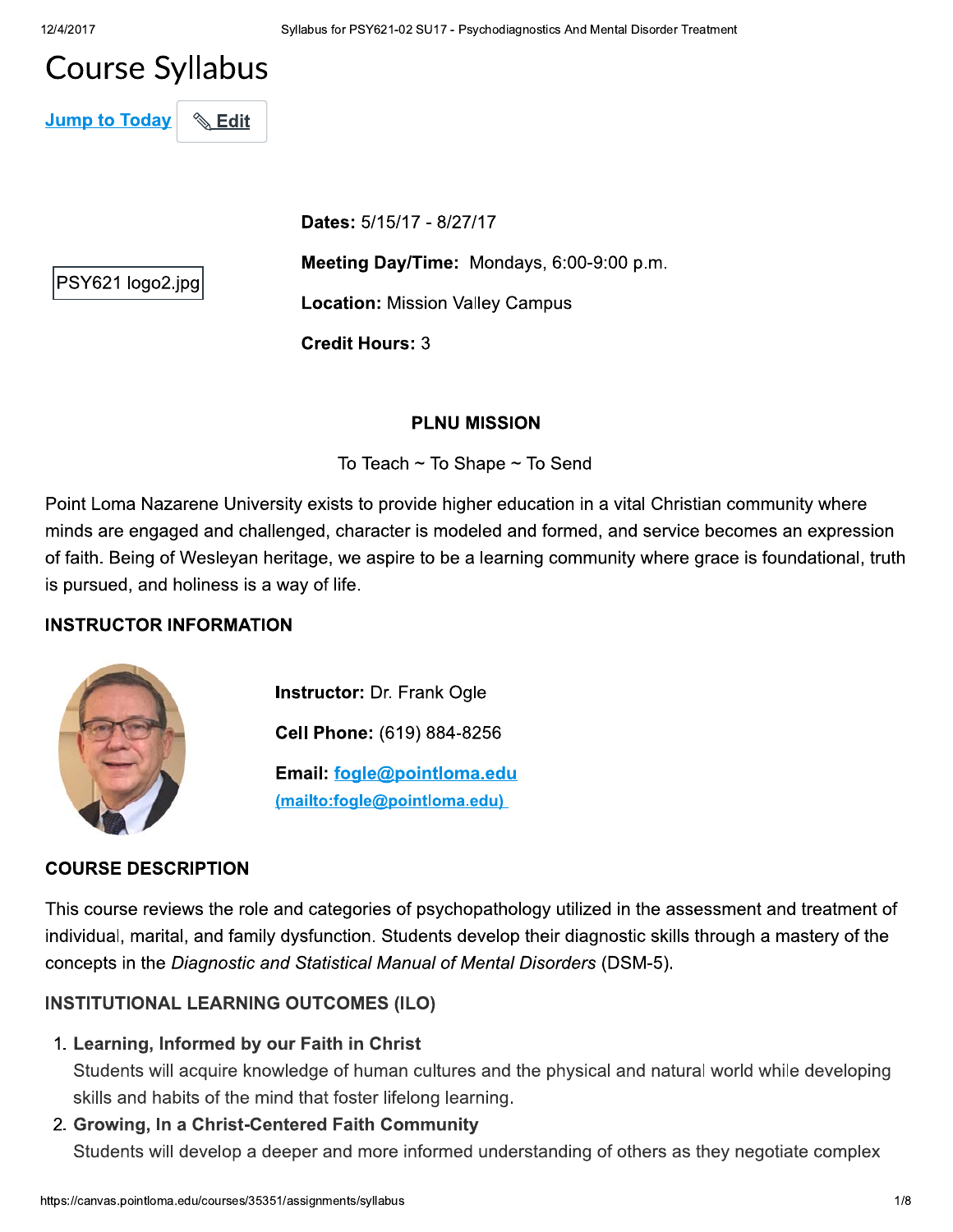professional, environmental and social contexts.

## 3. Serving, In a Context of Christian Faith

Students will serve locally and/or globally in vocational and social settings.

## **PROGRAM LEARNING OUTCOMES (PLO)**

- 1. Students will articulate a clear, accurate understanding of their professional identity as either an LMFT or LPCC, or both.
- 2. Students will demonstrate knowledge of the fundamental domains in their selected area of specialization, in professional clinical counseling (i.e., foundations; counseling prevention, and intervention, diversity and advocacy; assessment; research & evaluation; and diagnosis) or marriage and family therapy (i.e., human development, family dynamics, systemic thinking, interactional theories, traditional and contemporary marriage and family theories, research and cultural context).
- 3. Students will demonstrate ability to apply relevant research and evaluation models in practice of clinical counseling.
- 4. Students will demonstrate skills and practices of clinical counseling in the delivery of mental health services (e.g., assessment, diagnosis, treatment, termination, documentation, and ethical practice).
- 5. Students will deliver mental health services with multicultural competence and sensitivity.
- 6. Students will demonstrate ability to integrate faith with clinical counseling practice in clinically appropriate, culturally sensitive, and ethical manner.

# **COURSE LEARNING OUTCOMES**

After completing this course, students will:

- 1. Become knowledgeable of the terminology, criteria for diagnosis.
- 2. Develop conceptualization of presenting problems and writing a report in a concise manner.
- 3. Develop basic skills for presenting a case to peers such as in a treatment team setting.
- 4. Demonstrate basic knowledge of the DSM 5, criteria for major diagnostic groups and potential alternatives.
- 5. Demonstrate cultural considerations of symptom presentation and cultural awareness.

## **CREDIT HOUR INFORMATION**

It is anticipated that students will spend a minimum of 37.5 participation hours per credit hour on their course work. As a graduate course, students can expect the work in this class to be significant, and students should plan on spending up to 15-20 hours a week engaged in the course. The estimated time expectations for this course are shown below:

| <b>Assignments</b>                 | <b>Pre-Course</b><br><b>Hours</b> | <b>Course</b><br><b>Hours</b> | <b>Post-Course</b><br><b>Hours</b> |
|------------------------------------|-----------------------------------|-------------------------------|------------------------------------|
| <b>Face-to-face Class Sessions</b> | --                                | 48                            | --                                 |
| Reading                            | --                                | 70                            |                                    |
| Course Assignments                 | --                                | 20                            | --                                 |
| <b>Case Presentation</b>           | --                                | 12                            |                                    |
|                                    |                                   |                               |                                    |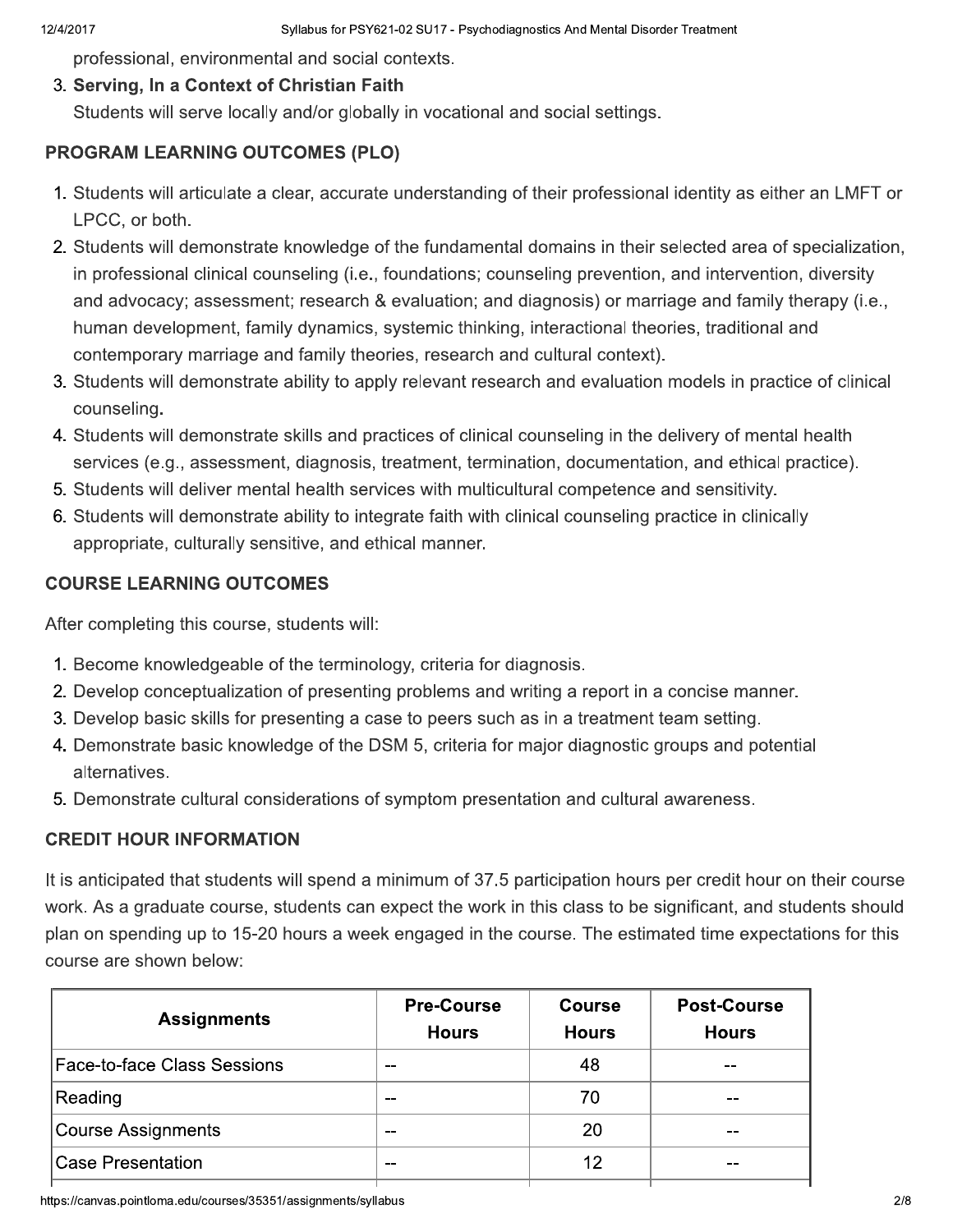| . HOURS      | -- | ີ | $- -$ |
|--------------|----|---|-------|
| <b>TOTAL</b> |    |   |       |
|              |    |   |       |

## **COURSE ASSIGNMENTS**

#### 1. Exams

a) Description: This course requires the successful completion of two exams, a midterm and a final. Each exam is worth 250 points and, as such, together they comprise 50% of your final grade. It is important that each student determine, on an individual basis, the appropriate amount of time needed to study for each exam.

b) Requirements: Both exams will cover the assigned readings, case book assignments, lectures, and any other material presented in class (e.g., audio and video presentations, as well as handouts). The final exam is not cumulative. The course calendar indicates, in more specific detail, the readings and other assignments that will be covered on each exam.

c) Style Standard: Exams will consist of multiple choice questions, and case studies designed to facilitate your ability to use and recognize the DSM-5 diagnostic categories.

#### 2. Case Studies

a) Description: There are two specific case studies that you will complete, demonstrating your ability to make five axial diagnoses using the DSM-5 criteria. As this is akin to learning a new language, each case study is worth 100 points. You will receive feedback after the first case study, allowing adjustments to be made and questions to be answered before engaging in the second task. Altogether, this aspect of the course makes up 20% of your final grade.

b) Requirements: You will be given a vignette, and will evaluate it using the DSM-5 manual. After examining the criteria outlined in the DSM-5, you will make a decision as to the appropriate diagnoses for the patient. Course notes and assigned readings will likely be of assistance in this endeavor.

c) Style Standard: Please refer to the example in the DSM-5 manual.

#### 3. Case Presentation

As a therapist, you will be presenting cases in treatment team meetings, utilization reviews, and in supervision. A clinician needs to be able to conceptualize their client's presenting problem, differential diagnosis, precipitating factors and present these aspects in a clear and concise manner for other therapists and providers. To assist in building this skill, chose a movie character to assess and to present to the class in the manner just mentioned. You can have fun with this (as in choice of character) but make you choice that provides you with enough material to work with. You will be provided 10 minutes to share a brief description of "your client," presenting problem, symptoms they report and/or that you observe, any suicidal content, cultural considerations, possible diagnoses, and your final diagnosis with supporting DSM 5 criteria. Review the assignment to see the rubric which includes descriptions of the criteria under which this assignment will be assessed.

#### 4. Participation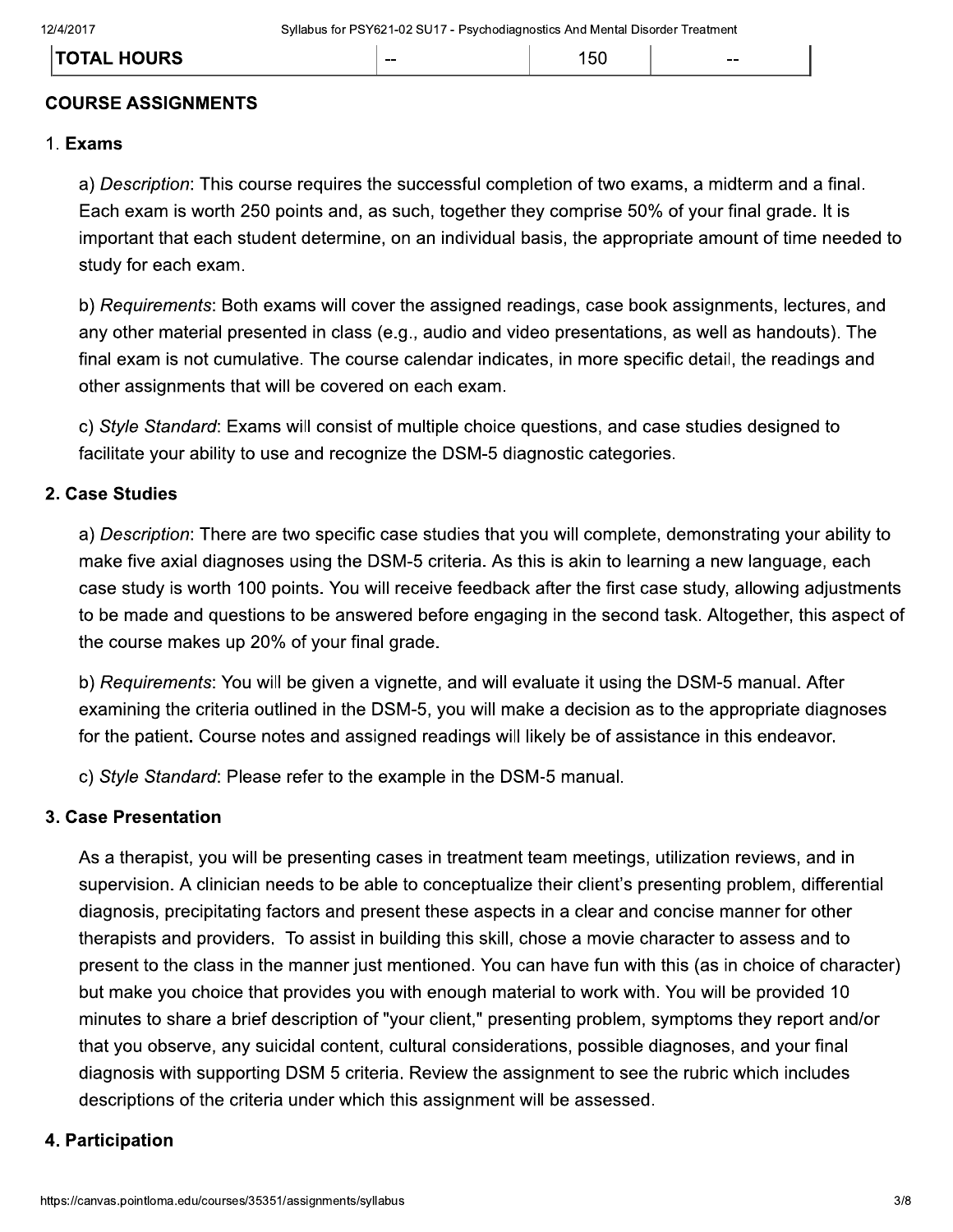You are an important part of this course. You determine, in part, what we create together during our weekly meetings. For that reason, your participation is worth 10% of your final grade. I encourage you to ask questions, share ideas and make this class an interactive experience for yourselves. You will learn more, and enjoy this class the more you participate. As this course is an adjunct to your clinical placement, participation is considered a key component of the learning experience. Students are required to share clinical concerns, clinical insights, questions, and successes as aspects of class participation. If a student is absent more than 2 times from class, five points will be deducted from the participation points. Two tardies are equivalent two one absence.

## **5. Vignette Assessments**

As the class progresses you will be given vignettes to practice within class and outside of class, to begin to develop your diagnostic skills. For the in-class vignettes, active participation is expected to help in your skills and will be reflected as part of your participation grade. For the online vignettes, you will be submitting them for a grade in Canvas, 10 points per vignette.

## **Days of Grace**

Days of grace may or may not be allowed for late assignments. Speak with your instructor directly if an emergency arises and you are unable to complete your work on time.

## **REQUIRED TEXTS AND RECOMMENDED RESOURCES**

American Psychological Association. (2013). Diagnostic and Statistical Manual of Mental Disorders (5<sup>th</sup> ed.). Washington, D.C.: Author.

Morrison, J.R. (2014). DSM-5 made easy: the clinician's guide to diagnosis. New York: The Guilford Press.

Whitbourne, S. K., Halgin, R. P. (2014). Abnormal Psychology: Clinical Perspectives on Psychological Disorders, DSM-5 Update (7<sup>th</sup> ed.). New York, NY: McGraw Hill.

## **APA Papers**

All papers written in the Graduate Counseling program should be in APA style. Here are some helpful websites to help you write and format your paper:

- APA Style Essentials Prof. Degelman Vanguard University (http://www.vanguard.edu/psychology/faculty/douglas-degelman/apa-style/)
- Downloadable APA Style Helper: APA for Psychology (http://www.docstyles.com/apaguide.html)
- Psychology with Style: A Hypertext Writing Guide (http://www.uwsp.edu/psych/APA4b.htm)
- The OWL at Purdue: APA Style (https://owl.english.purdue.edu/owl/section/2/10/)

All papers should include the following sections unless indicated otherwise:

- 1. Title page
- 2. Abstract
- 3. Main body with headings
- 4. Reference page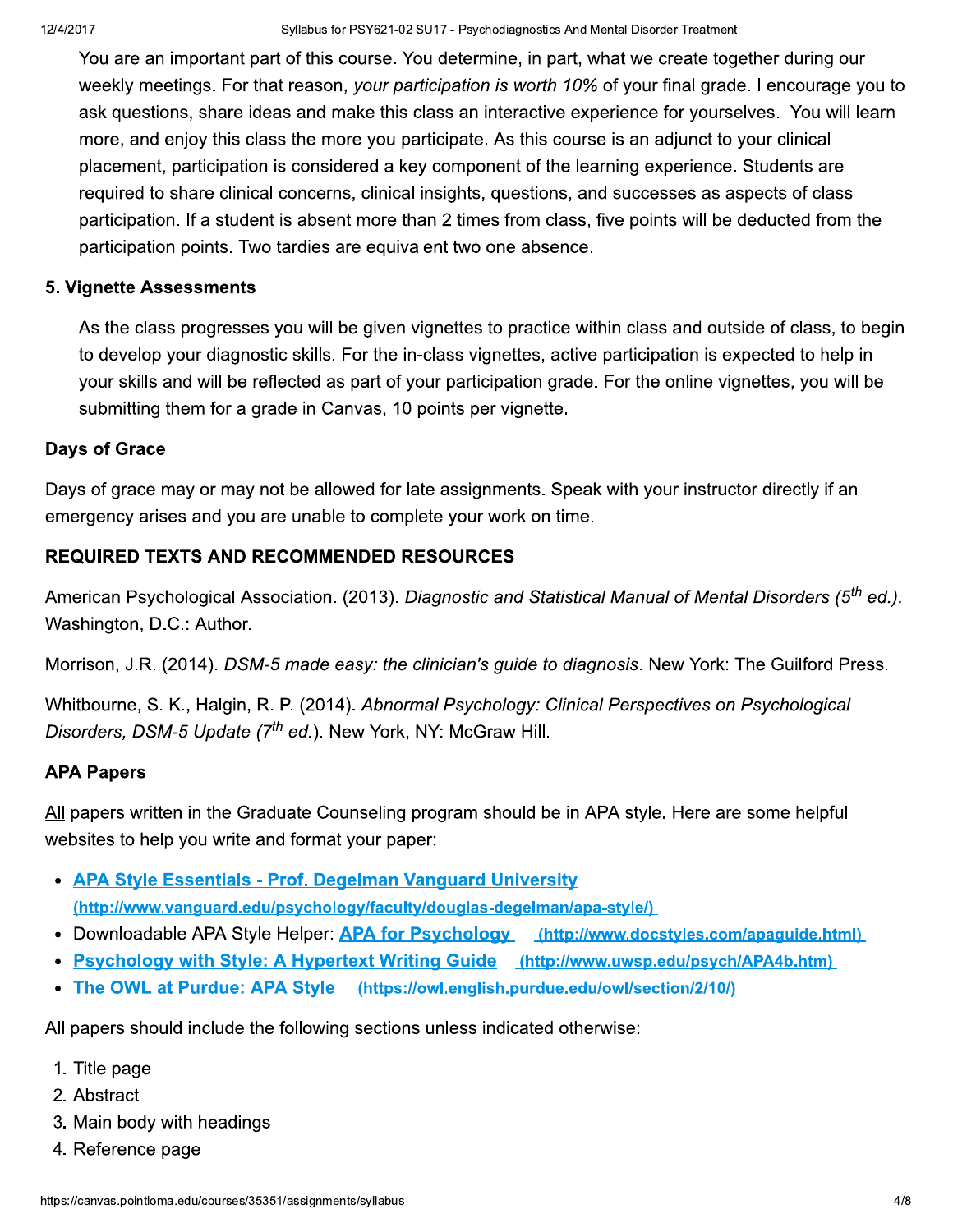Please check the APA Manual or the websites for further formatting helps.

## **ASSESSMENT AND GRADING**

### **Grading Points**

| <b>Assignments</b>                       | <b>Points</b>       |
|------------------------------------------|---------------------|
| Exams (2 at 250 pts. each)               | 500                 |
| Case Studies (2 at 100 pts. each)        | 200                 |
| Vignette Assessments (5 at 10 pts. each) | 50                  |
| <b>Case Presentation</b>                 | 150                 |
| Attendance and Participation             | 100                 |
|                                          | <b>TOTAL: 1,000</b> |

## **Grade Scale (Percentage)**

| <b>Standard Grade Scale Based on Percentage of Points Earned</b> |        |      |        |    |          |
|------------------------------------------------------------------|--------|------|--------|----|----------|
| Α                                                                | 93-100 | B-   | 80-82  | D+ | 67-69    |
| A-                                                               | 90-92  | $C+$ | 177-79 |    | 63-66    |
| B+                                                               | 87-89  |      | 73-76  | D- | 60-62    |
| в                                                                | 83-86  |      | 70-72  |    | $0 - 59$ |

• Only grades of C- or better will count toward program GPA.

• A cumulative program GPA of 3.0 or higher is required to graduate.

## **ATTENDANCE POLICY**

Regular and punctual attendance at all class sessions is considered essential to optimum academic achievement. Therefore, regular attendance and participation in each course are minimal requirements. Absences are counted from the first official meeting of the class regardless of the date of the student's enrollment. If more than 20 percent of the classes are reported as missed, the faculty member may initiate the student's de-enrollment from the course without advance notice to the student. If the date of deenrollment is past the last date to withdraw from a class, the student will be assigned a grade of "F" or "NC." There are no refunds for courses where a de-enrollment was processed.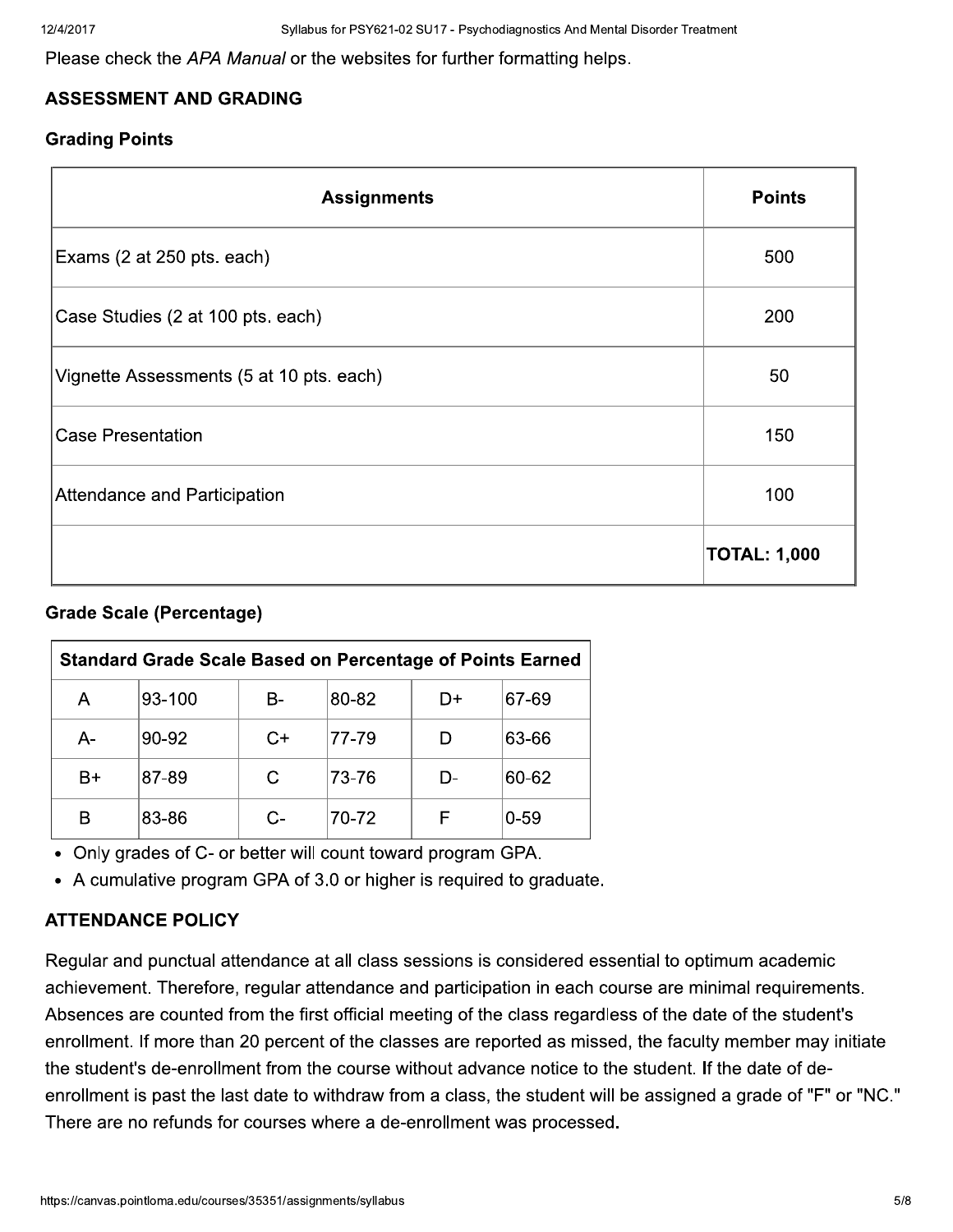A student who registers late must therefore be exceptionally careful about regular attendance during the remainder of the course. Registered students who neither attend the first class session nor inform the instructor of record of their desire to remain in the class may, at the request of the instructor, be removed from the class roster.

Exceptions to the foregoing attendance regulations due to extenuating circumstances beyond the student's control may be granted only by appeal to the Vice Provost for Academic Administration. Students should consult the syllabus of each course for specific applications of and elaborations on the above attendance policy.

## **FINAL EXAMINATION POLICY**

Successful completion of this class requires taking the final examination on its scheduled day. The final examination schedule is posted on the **Class Schedules** 

(http://www.pointloma.edu/experience/academics/class-schedules) site. No requests for early examinations will be approved.

## **SPIRITUAL CARE**

PLNU strives to be a place where you grow as whole persons. To this end we provide resources for our graduate students to encounter God and grow in their Christian faith. At the Mission Valley campus, we have an onsite chaplain, Rev. Nancy Pitts who is available during class break times across the week. If students have questions, a desire to meet with Rev Pitts or prayer requests you can contact her directly at gradchaplainmissionvalley@pointloma.edu (mailto:gradchaplainmissionvalley@pointloma.edu). In addition, there are resources for your Christian faith journey available at Graduate Student Spiritual Life (http://www.pointloma.edu/experience/faith/graduate-student-spiritual-life)

#### **ACADEMIC ACCOMMODATIONS**

NOTE: It is your responsibility to maintain your class schedule. Should the need arise to drop this course (personal emergencies, poor performance, etc.); you have the responsibility to first contact the professor. Then if no accommodations can be made, you are responsible to follow through (provided the drop date meets the stated calendar deadline established by the University).

If you have a diagnosed disability, please contact the Center for Student Success (CSS) within the first two weeks of class to demonstrate need and to register for accommodations by phone at (619) 563-2810. You may also ask your academic advisor or program director for any additional accommodation information.

#### **FERPA POLICY**

As a student at Point Loma, you have a legal right to privacy as outlined in the federal FERPA (Family Educational Rights and Privacy Act) legislation. If I post grades or return assignments, I'll do so in a way that does not publically reveal your name, PLNU student ID, or social security number without your written permission. See Policy Statements

(http://www.pointloma.edu/experience/academics/catalogs/undergraduate-catalog/policy-statements) for full text.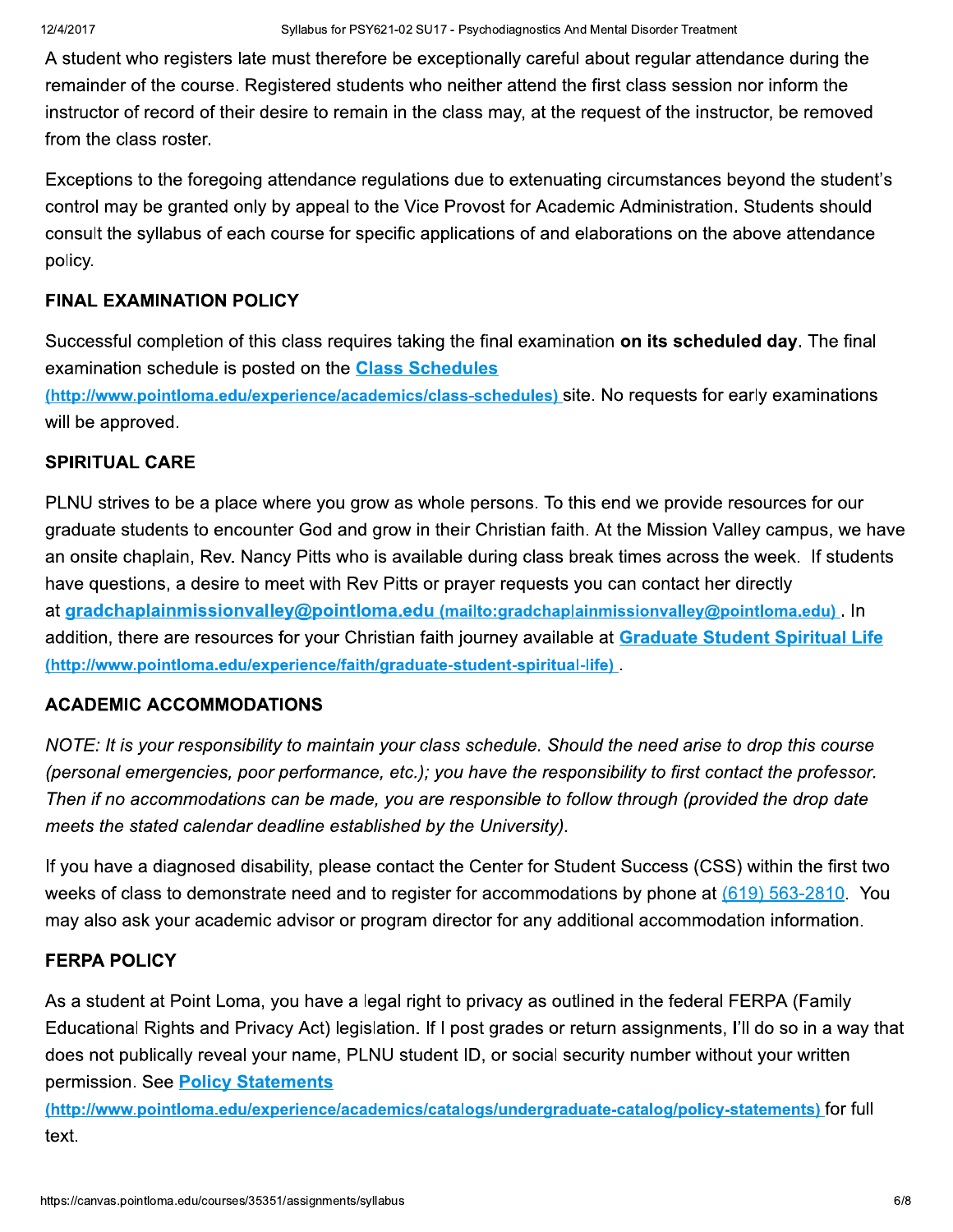### **ACADEMIC HONESTY**

Students should demonstrate academic honesty by doing original work and by giving appropriate credit to the ideas of others. As stated in the university catalog, "Academic dishonesty is the act of presenting information, ideas, and/or concepts as one's own when in reality they are the results of another person's creativity and effort. Such acts include plagiarism, copying of class assignments, and copying or other fraudulent behavior on examinations. A faculty member who believes a situation involving academic dishonesty has been detected may assign a failing grade for a) that particular assignment or examination, and/or b) the course." See Academic Policies

(http://www.pointloma.edu/experience/academics/catalogs/undergraduate-catalog/point-lomaeducation/academic-policies) for full text.

### PLNU COPYRIGHT POLICY

Point Loma Nazarene University, as a non-profit educational institution, is entitled by law to use materials protected by the US Copyright Act for classroom education. Any use of those materials outside the class may violate the law.

### **USE OF TECHNOLOGY**

Point Loma Nazarene University encourages the use of technology for learning, communication, and collaboration. In this course, we will rely on Canvas for accessing course materials, submitting assignments, and collaborating in discussion boards and blogs. We will also use cell phone polling when it enhances our in-class activities. You will want to make sure you are comfortable with these tools, so take advantage of our computer LabTechs to answer questions and help you with any technology issues. You may also call the Help Desk at x2222.

You are welcome to bring your laptop, iPad, and/or cell phone to class, which we will utilize during many class sessions—but please make sure you use them appropriately and responsibly. If a tech tool becomes a distraction or disruption while class is in session, I will simply invite you to no longer bring it to class.

# **Course Summary:**

| <b>Date</b>     | <b>Details</b>                                                                                                     |                   |
|-----------------|--------------------------------------------------------------------------------------------------------------------|-------------------|
| Sun Jun 4, 2017 | 眇<br><b>Choose a Week for Case Presentation</b><br>(https://canvas.pointloma.edu/courses/35351/assignments/197046) | due by $11:59$ pm |
| Mon Jun 5, 2017 | <b>WK 4 Vignette #1</b><br>眕<br>(https://canvas.pointloma.edu/courses/35351/assignments/197051)                    | due by $11:59$ pm |
|                 | <b>WK 4 Vignette #2</b><br>眕<br>(https://canvas.pointloma.edu/courses/35351/assignments/197052)                    | due by $11:59$ pm |